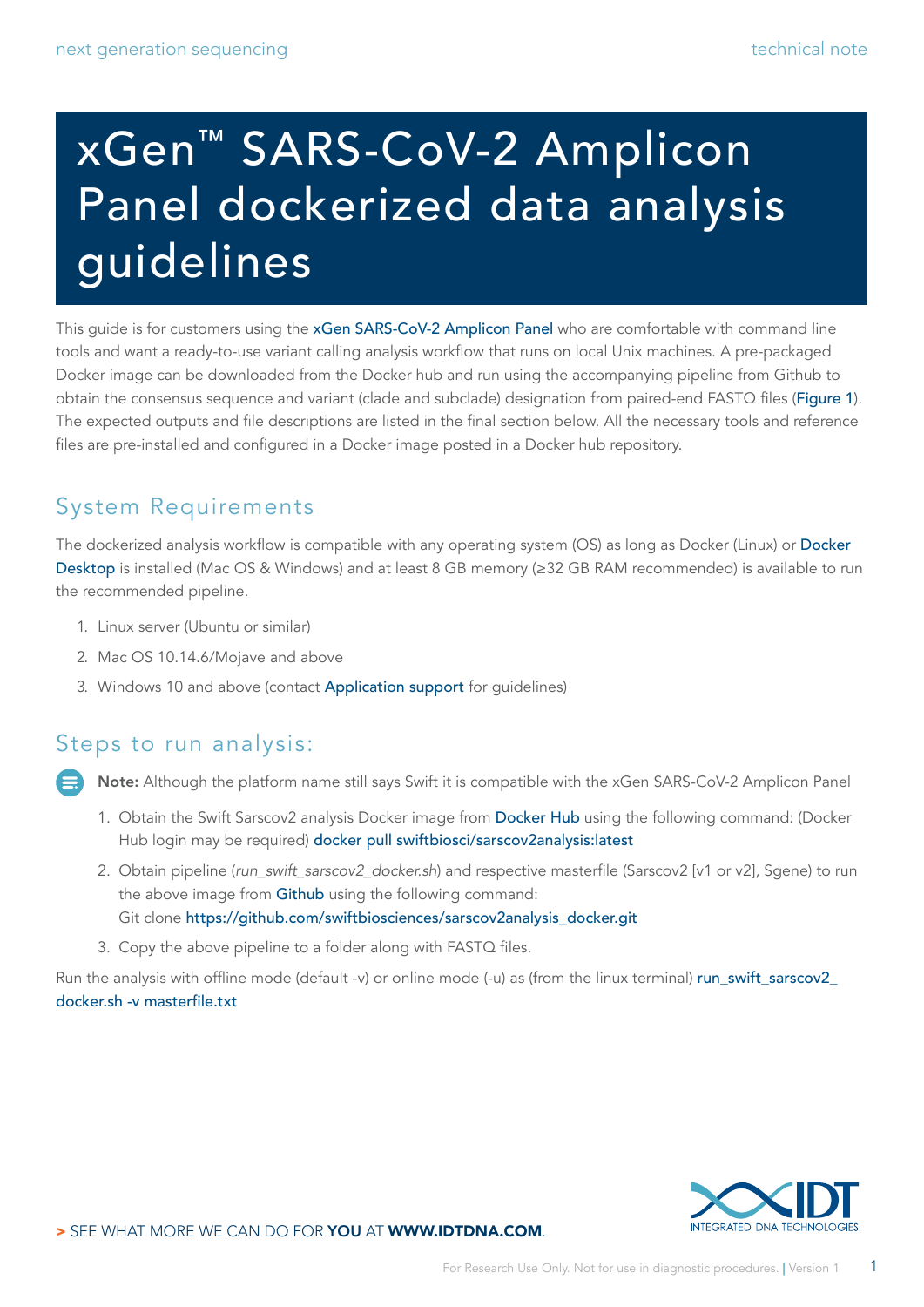<span id="page-1-0"></span>



#### Figure 1. Analysis overview.

With the rate at which SARS-CoV-2 is spreading and evolving the pangolin version in the docker pipeline is no longer up to date. However, the consensus FASTA generated by the pipeline can be easily used with the live, current version of Pangolin for lineage calling found [here](https://cov-lineages.org/resources/pangolin.html).

# Understanding pipeline results and output

Below is a summary of pipeline example results and outputs. The three "run-level" (all samples summary) reports for quick results are:

- a. The excel file summarizes panel performance for metrics, including Aligned (%), PCT\_10X, Mean Coverage, Coverage Uniformity (%), Dimers (%), and Human\_Aligned (%).
- b. Nextclade clade (lineage) identification report.
- c. Pangolin variant designation report.

Additional "per sample" result files and their respective folders/directories (*dirname/*) are as follows:

- a. Fastqc (.html): *fastqc/*
- b. Alignment files (.bam & .bai): *bam/*
- c. Picard target PCR metrics (.txt): *metrics/*
- d. Per-amplicon coverage plots (.pdf): *plots/*
- e. GATK HaplotypeCaller variant call files (\*gatkHC.vcf): *vcf/*
- f. Bcftools consensus fasta (.fa): *consensus/*
- g. Nextclade and Pangolin QC (.csv): *nextclade/, pangolin/*
- h. Standard output from each processing step is saved with respective tool's name-appended log file which can be found in the *logs/* folder.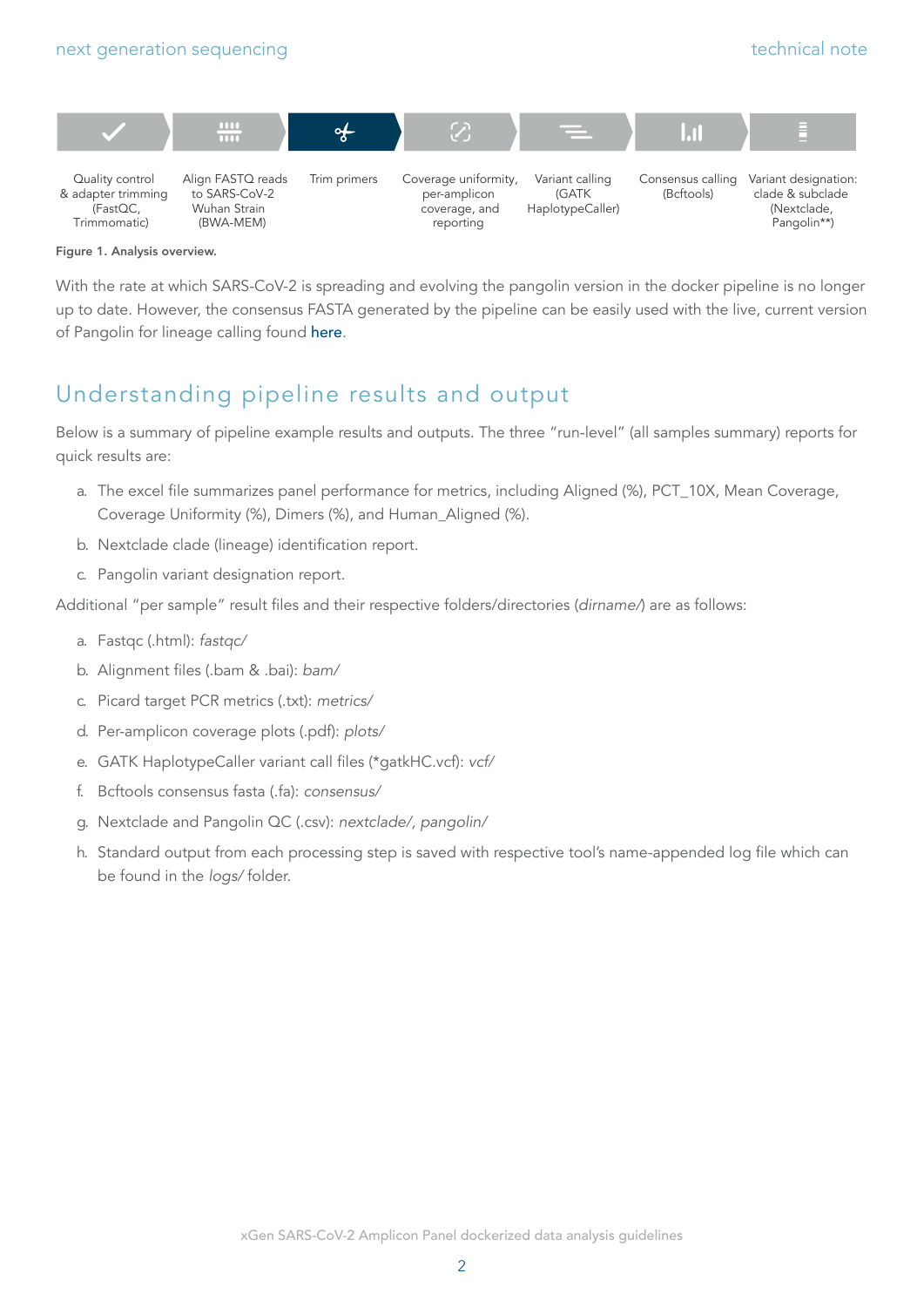#### Sample Report Output from the pipeline

|                                          |                    |                      |                   |     |                                       |          | $\frac{1}{2}$       |                                |         |                          |  |  |
|------------------------------------------|--------------------|----------------------|-------------------|-----|---------------------------------------|----------|---------------------|--------------------------------|---------|--------------------------|--|--|
| ▲<br>G19<br>×<br>Ťх<br>$\checkmark$<br>v |                    |                      |                   |     |                                       |          |                     |                                |         |                          |  |  |
| Α                                        | B                  |                      | D                 |     |                                       | G        | Н                   |                                |         | К                        |  |  |
| Sample                                   | <b>Total Reads</b> | <b>Reads Aligned</b> | %Reads<br>Aligned |     | Pct 10X Cov   Mean Coverage   20%Mean | Coverage | 5%Mean_C<br>overage | <b>%Coverage</b><br>Uniformity | %Dimers | %Human<br><b>Aligned</b> |  |  |
| 20S-365S4866-Swift S17                   | 8.17E+05           | 804597.0             | 98.5              | 100 | 2807                                  | 561.3    | 140.326             | 69.1253                        | 3.63097 | 0.00049                  |  |  |
| 3 20S-365S4872-Swift S15                 | L.20E+06           | 1183146.0            | 98.7              | 100 | 4340                                  | 868.1    | 217.017             | 80.3869                        | 2.03841 |                          |  |  |
| 4 21S-004S0017-Swift S14                 | 1.09E+06           | 1071768.0            | 98.4              | 100 | 3740                                  | 748.0    | 186.995             | 64.8138                        |         | 4.49558 0.000551         |  |  |
| 5 21S-004S0029-Swift S16                 | 1.51E+06           | 1490527.0            | 98.6              | 100 | 5717                                  | 1143.5   | 285.864             | 85.7813                        |         | 2.10033 0.019189         |  |  |
| 6 215-004S11551-Swift S1                 | .40E+06            | 1384524.0            | 98.7              | 100 | 4924                                  | 984.8    | 246.192             | 73.9095                        |         | 2.04792 0.001639         |  |  |

### Sample "Nextclade report" (truncated)

|                | segNan substitutions             |     |    | clade IMutat aminoacidChAminoacidChainsertions |    |              | otalinsertion deletions |                   | totalGaps | missing         | totalMissing |
|----------------|----------------------------------|-----|----|------------------------------------------------|----|--------------|-------------------------|-------------------|-----------|-----------------|--------------|
|                | C241T.T1187G.A1715G.A1810G       | 20A |    | ORF1a:S308                                     |    | 1140:A.1633  |                         | 511-525.686-695.2 |           | 32 1-26.27803-2 | 81           |
| S <sub>2</sub> | C241T.C882T.T1187G.C1912T.C3 20A |     | 15 | ORF1a:A206                                     |    | 6700:T.10609 |                         | 686-695.11082     |           | 10 1-26.29858-2 | 76           |
| S <sub>3</sub> | A187G.C241T.C1059T.T1187G.G 20C  |     | 29 | ORF1a:T265I                                    | 18 | 5677:T.6700: |                         | ****************  |           | 3 1-26.29861-2  | 76           |
| S <sub>4</sub> | C241T.C1059T.C2395T.T2597C.C 20C |     |    | <b>ORF1a:T265I</b>                             | 16 | 6700:T.7251: |                         | 5343.9268-9274.99 |           | 23 1-26.29860-2 | 76           |

#### Sample "Pangolin Lineage report"

|                | <b>Sample lineage</b> | robabili EARN status |                 | note | taxon       |                | LineageName Most_common_cou Date_Range Numberof_ti Days_sinceL: |               |       |    |
|----------------|-----------------------|----------------------|-----------------|------|-------------|----------------|-----------------------------------------------------------------|---------------|-------|----|
|                | B.1.404               |                      | ##### passed gc |      | NC 045512.2 | <b>B.1.404</b> | <b>USA Mexico</b>                                               | June-16 Dece  | 81    | 72 |
|                | <b>B.1</b>            |                      | ##### passed gc |      | NC 045512.2 | B.1            | USA UK Spain                                                    | January-28 J; | 19204 | 57 |
|                | B.1.2                 |                      | ##### passed gc |      | NC 045512.2 | B.1.2          | USA UK Australia                                                | March-09 Jai  | 3872  | 57 |
| S <sub>4</sub> | B.1.429               |                      | ##### passed qc |      | NC 045512.2 | B.1.429        | USA New Zealand October-16 [                                    |               | 136   | 62 |

# References:

Andrews S. FastQC. Babraham Bioinformatics. Accessed January 7,2022. https://www.bioinformatics.babraham.ac.uk/projects/fastqc/

Burrow-Wheeler Aligner. Accessed January 7, 2022. https://github.com/lh3/bwa

Picard. Broad Institute. Accessed January 7, 2022. https://broadinstitute.github.io/picard/

Genome Analysis Toolkit. Broad Institute. Access January 7, 2022. https://gatk.broadinstitute.org/hc/en-us

Bcftools. Samtools. Accessed January 7, 2022. https://github.com/samtools/bcftools

Nextclade. Nextstrain. Accessed January 7, 2022. https://clades.nextstrain.org/

Cov-lineages/pangolin. Accessed January 7, 2022. https://github.com/cov-lineages/pangolin